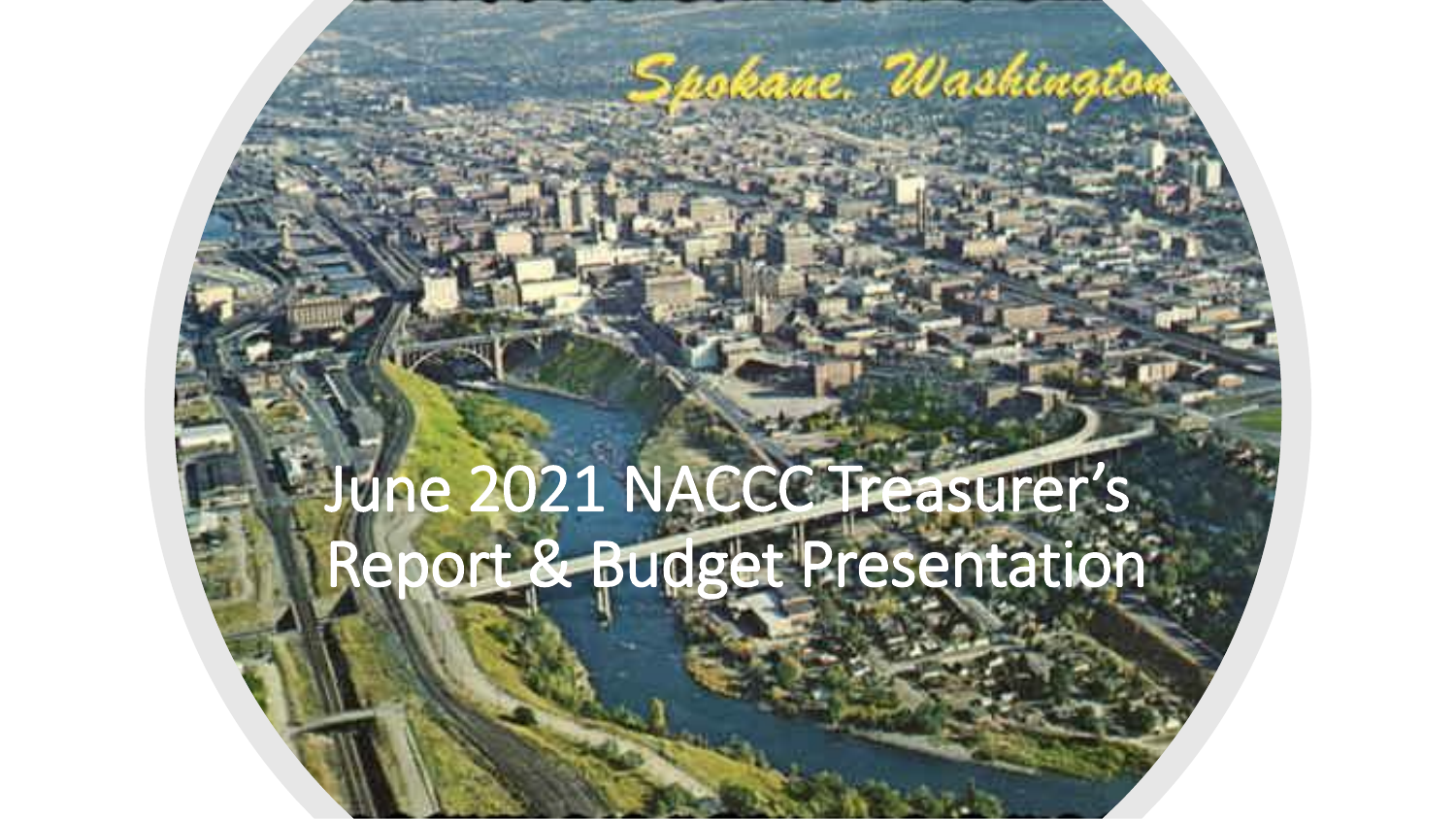

## There is a budget narrative that accompanied this report. We recommend that you print it out and refer to it during the presentation.

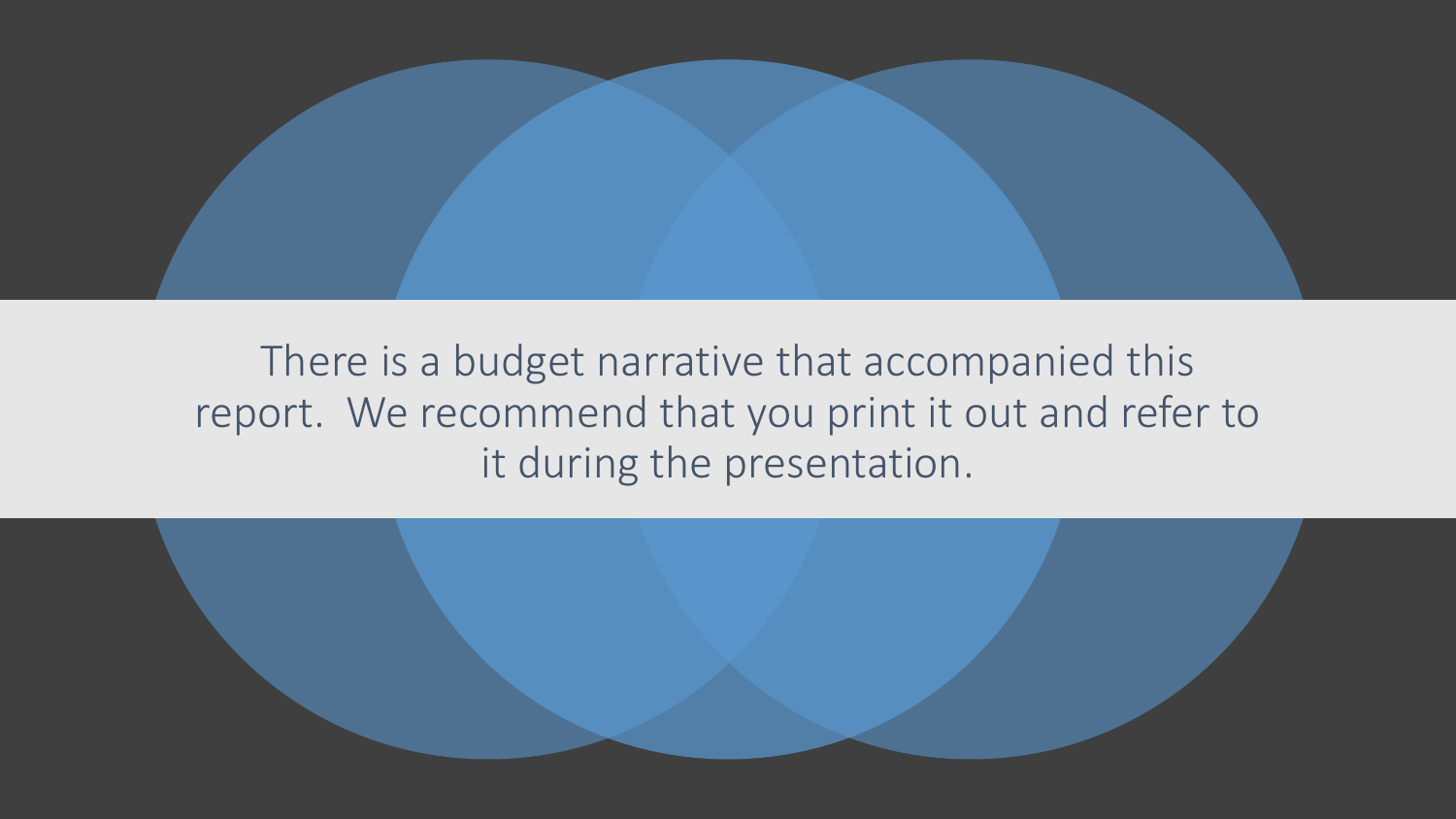|                |               |               | <b>NACCC</b>                                    |                |
|----------------|---------------|---------------|-------------------------------------------------|----------------|
|                |               |               | 2021-22 Shared Ministries Fund Budget Worksheet |                |
|                |               |               |                                                 | V1.6           |
| <b>Actual</b>  | <b>Actual</b> | <b>Budget</b> |                                                 | 2021-2022      |
| 2019-2020      | 2020-21       | 2020-2021     |                                                 | <b>Request</b> |
|                |               |               | <b>SUMMARY</b>                                  |                |
|                |               |               | <b>Income</b>                                   |                |
| 650,563        | 646,571       | 620,500       | Unrestricted Income                             | 629,650        |
| 206,157        | 60,633        | 222,930       | <b>Other Activities</b>                         | 51,150         |
| 856,720        | 707,204       | 843,430       | <b>Total Income</b>                             | 680,800        |
|                |               |               | <b>Total Expenses</b>                           |                |
| 649,135        | 714,326       | 715,200       | <b>Administrative Expenses</b>                  | 813,000        |
| 12,378         | 712           | 22,000        | Leadership & Staff Meeting Expenses             | 5,950          |
| 0              | $\Omega$      | 0             | NAPF/HOPE Planning Team                         | $\theta$       |
| $\overline{0}$ | $\Omega$      | $\Omega$      | <b>Communications Commission</b>                | $\overline{0}$ |
| 58             | 17            | 100           | <b>Other Committees</b>                         | 100            |
| 204,385        | 67,401        | 242,750       | <b>Other Activities</b>                         | 65,650         |
| 865,956        | 782,456       | 980,050       | <b>Total Expenses</b>                           | 884,700        |
| (9, 236)       | (75, 252)     | (136, 620)    | Net Income (Loss)                               | (203, 900)     |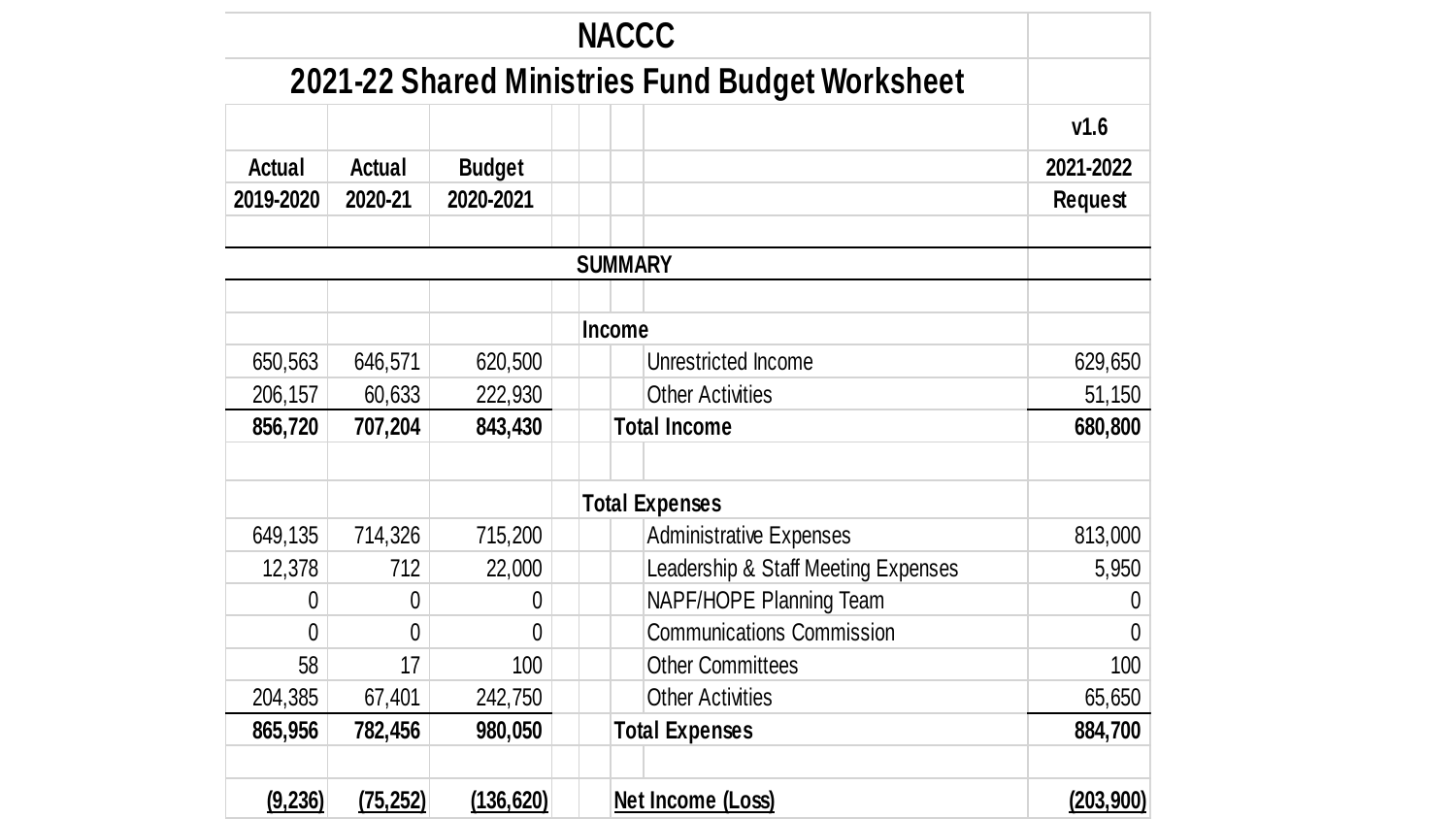|           |         |                                                 | <b>NACCC</b>                      |                |  |                                                                                  |  |  |
|-----------|---------|-------------------------------------------------|-----------------------------------|----------------|--|----------------------------------------------------------------------------------|--|--|
|           |         | 2021-22 Shared Ministries Fund Budget Worksheet |                                   |                |  |                                                                                  |  |  |
|           |         |                                                 |                                   | V1.6           |  |                                                                                  |  |  |
| Actual    | Actual  | <b>Budget</b>                                   |                                   | 2021-2022      |  |                                                                                  |  |  |
| 2019-2020 | 2020-21 | 2020-2021                                       |                                   | <b>Request</b> |  |                                                                                  |  |  |
|           |         |                                                 | <b>Unrestricted Income Detail</b> |                |  |                                                                                  |  |  |
| 278,263   | 263,821 | 265,000                                         | Member Church Inc                 | 265,000        |  |                                                                                  |  |  |
| 1,255     | 1,111   | $\theta$                                        | Non Mber Church Inc               | 0              |  |                                                                                  |  |  |
| 1,200     | 1,200   | 2,000                                           | Association Inc                   | 1,200          |  |                                                                                  |  |  |
| 77,710    | 72,836  | 73,000                                          | Trust & Bequest Inc               | 69,000         |  |                                                                                  |  |  |
| 79,811    | 92,509  | 72,000                                          | Individual Inc                    | 72,000         |  |                                                                                  |  |  |
| 58,896    | 64,260  | 64,300                                          | NACCC Drawdown *                  | 40,100         |  |                                                                                  |  |  |
| 242       | 10,164  | $\theta$                                        | Other Income                      |                |  | 0 April 2021, PPP Loan of \$99,662.50 was forgiven. Result will increase income. |  |  |
| 66,924    | 57,708  | 61,200                                          | CF Adminstrative Fee Rev.         | 81,000         |  |                                                                                  |  |  |
| 39,468    | 39,468  | 39,500                                          | <b>Building and Loan Support</b>  | 39,500         |  |                                                                                  |  |  |
| 46,794    | 43,494  | 43,500                                          | Support from Cong. Foundation     | 61,850         |  |                                                                                  |  |  |
| 650,563   | 646,571 |                                                 | 620,500 Total Unrestricted Income | 629,650        |  |                                                                                  |  |  |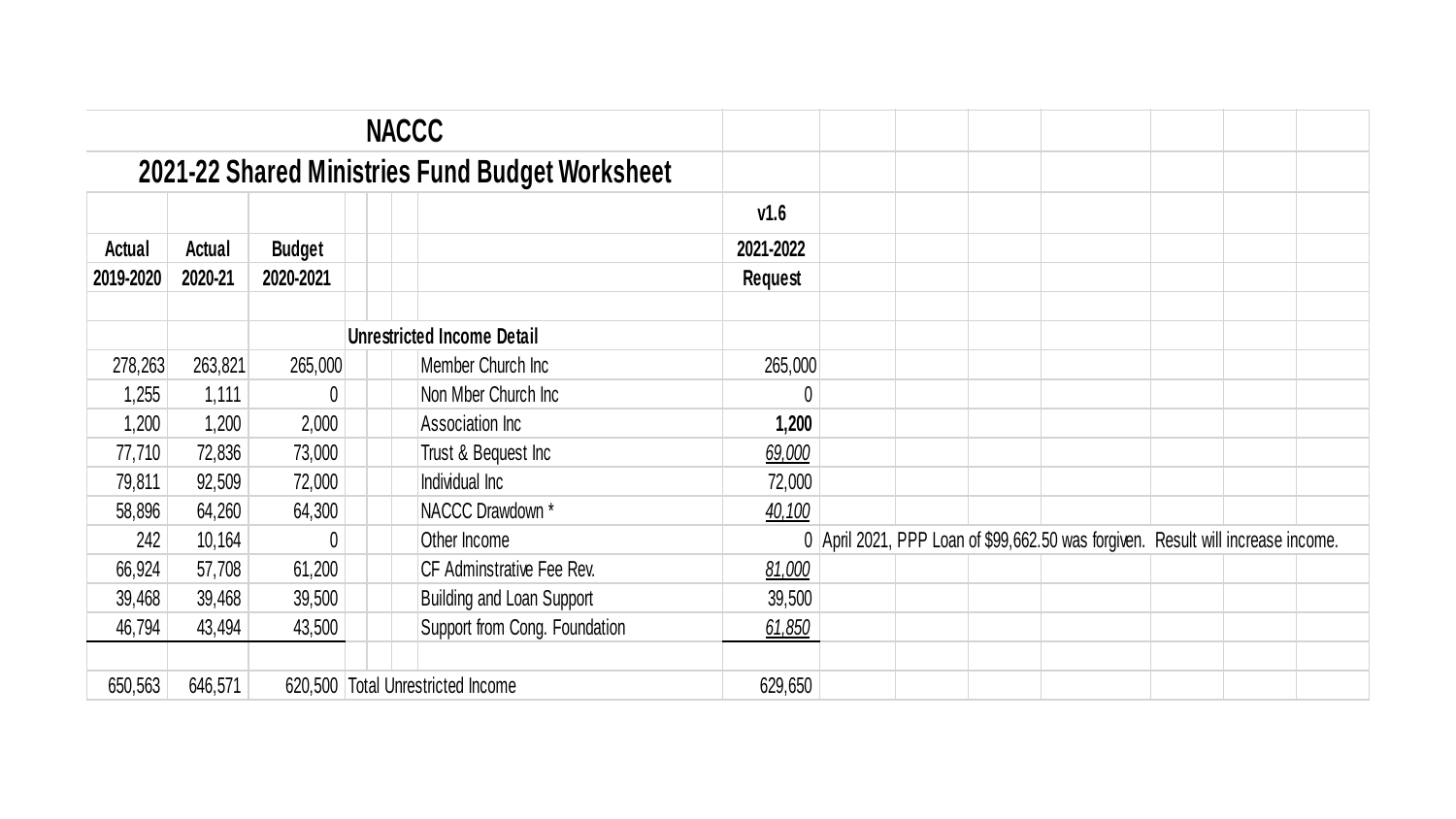|               |               |               | <b>NACCC</b>                                            |                |
|---------------|---------------|---------------|---------------------------------------------------------|----------------|
|               |               |               | 2021-22 Shared Ministries Fund Budget Worksheet         |                |
|               |               |               |                                                         | V1.6           |
| <b>Actual</b> | <b>Actual</b> | <b>Budget</b> |                                                         | 2021-2022      |
| 2019-2020     | 2020-21       | 2020-2021     |                                                         | <b>Request</b> |
|               |               |               | <b>Unrestricted Expenses Detail</b>                     |                |
| 516,331       | 586,404       | 570,100       | <b>Compensation Expenses</b>                            | 656,400        |
| 19,940        | 21,852        | 29,500        | <b>Building Expenses</b>                                | 25,500         |
| 15,312        | 14,756        | 17,500        | <b>Administration Expenses</b>                          | 16,500         |
| 14,684        | 13,913        | 14,000        | Telephone & Postage                                     | 15,000         |
| 40,683        | 34,167        | 38,000        | <b>Technology Expenses</b>                              | 41,000         |
| 28,509        | 25,743        | 31,100        | <b>Professional Expenses</b>                            | 28,600         |
| 13,676        | 17,491        | 15,000        | Depreciation                                            | 30,000         |
| 649,135       | 714,326       | 715,200       | <b>Total Administration Expense</b>                     | 813,000        |
|               | 712           |               |                                                         |                |
| 12,378<br>58  | 17            | 22,000<br>100 | <b>Travel Expenses</b><br><b>Other Teams/Committees</b> | 5,950<br>100   |
|               |               |               |                                                         |                |
| 661,571       | 715,055       |               | 737,300 Total Unrestricted Expenses                     | 819,050        |
| (11,008)      | (68, 484)     |               | (116,800) Net Operating Income (Loss)                   | (189, 400)     |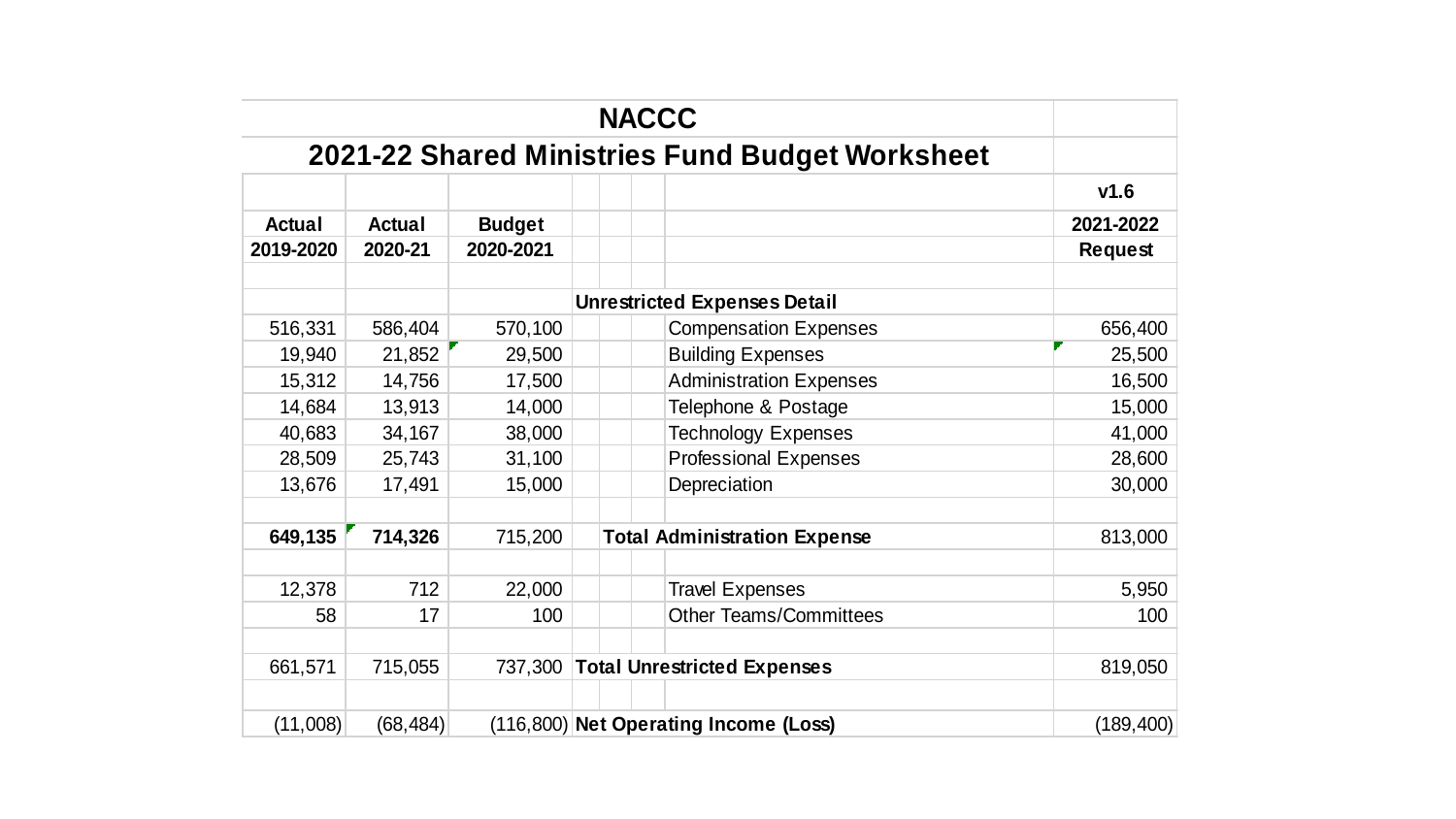|                |                |                | <b>NACCC</b>                                    |                |
|----------------|----------------|----------------|-------------------------------------------------|----------------|
|                |                |                | 2021-22 Shared Ministries Fund Budget Worksheet |                |
|                |                |                |                                                 | V1.6           |
| <b>Actual</b>  | <b>Actual</b>  | <b>Budget</b>  |                                                 | 2021-2022      |
| 2019-2020      | 2020-21        | 2020-2021      |                                                 | <b>Request</b> |
|                |                |                |                                                 |                |
|                |                |                | <b>The Congregationalist Revenue</b>            |                |
| 6,119          | 3,616          | 3,700          | Cong'list Income                                | 4,000          |
| 4,921          | 5,282          | 3,800          | Cong'list Ad Income                             | 4,000          |
| 19,856         | 23,071         | 15,000         | Cong'list Round Table Inc                       | 23,400         |
| 15             | 120            | 80             | <b>Subscription Income</b>                      | 50             |
| 815            | 700            | 700            | <b>Conglist Church Income</b>                   | 700            |
| 5,400          | 4,992          | 5,000          | <b>Foundation Drawdown</b>                      | 5,000          |
| 37,126         | 37,781         | 28,280         | <b>Total Congregationalist Revenue</b>          | 37,150         |
|                |                |                |                                                 |                |
|                |                |                | <b>The Congregationalist Expenses</b>           |                |
| 17,489         | 16,429         | 18,000         | Printing                                        | 18,000         |
| 20,448         | 23,203         | 20,500         | <b>Editor's Fee</b>                             | 20,900         |
| 8,895          | 8,655          | 9,000          | Designer's Fee                                  | 9,000          |
| 8,346          | 8,000          | 8,375          | <b>Addressing &amp; Postage</b>                 | 8,375          |
| 636            | $\overline{0}$ | 1,300          | <b>Travel</b>                                   | $\mathbf 0$    |
| 45             | $\overline{0}$ | 100            | Office Supplies & Office Posta                  | 50             |
| 2,495          | 815            | 800            | Promotion                                       | 800            |
| 24             | 0              | 25             | <b>Telephone</b>                                | 25             |
| $\mathbf 0$    | $\overline{0}$ | $\overline{0}$ | <b>Fees &amp; Services</b>                      | $\overline{0}$ |
| $\overline{0}$ | 0              | $\overline{0}$ | Other                                           | $\overline{0}$ |
| 58,378         | 57,102         | 58,100         | <b>Total Congregationalist Expense</b>          | 57,150         |
| (21, 252)      | (19, 321)      | (29, 820)      | <b>Net Congregationalist</b>                    | (20,000)       |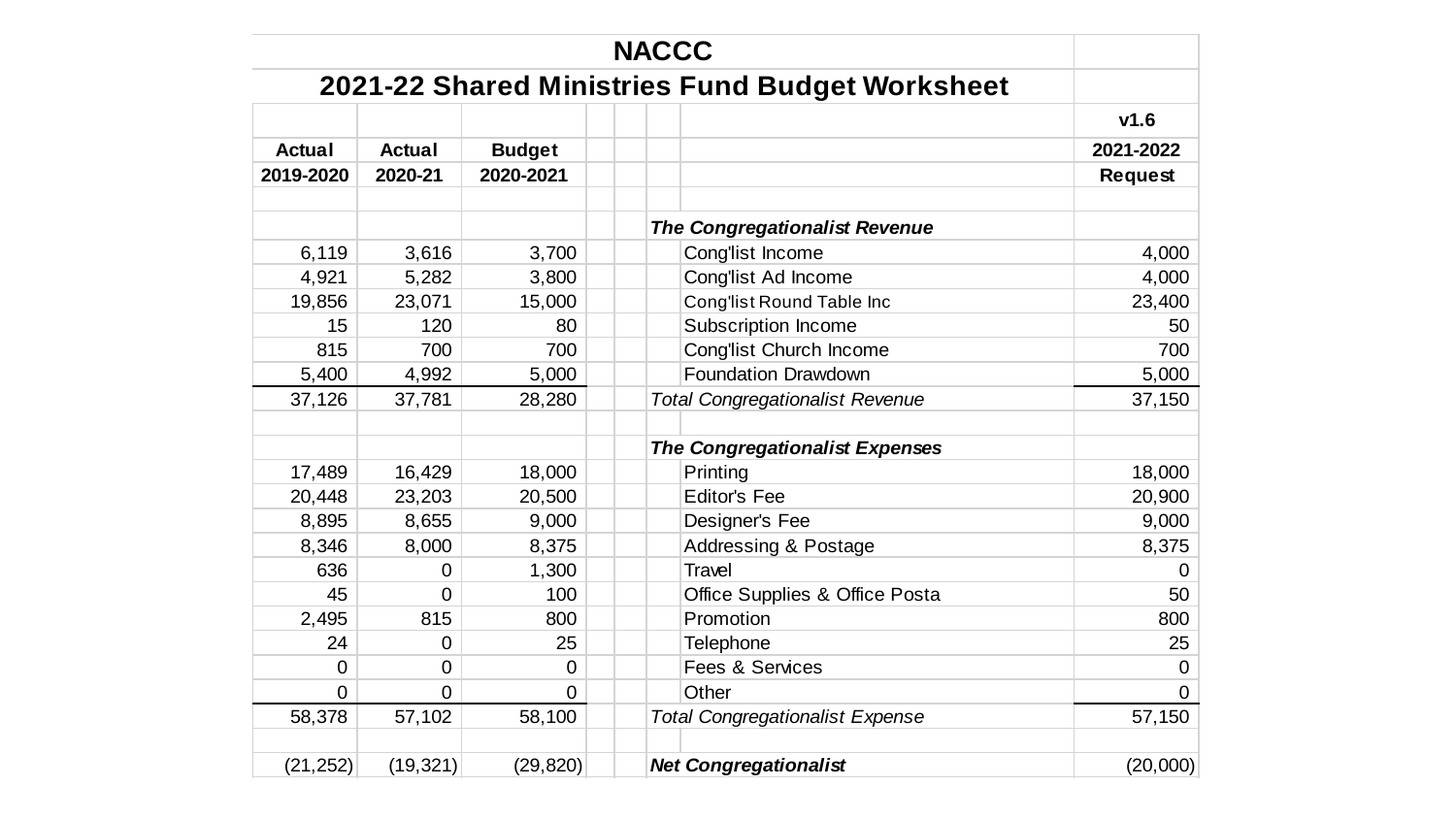|                     |                       |                         | <b>NACCC</b>                                                                       |                        |
|---------------------|-----------------------|-------------------------|------------------------------------------------------------------------------------|------------------------|
|                     |                       |                         | 2021-22 Shared Ministries Fund Budget Worksheet                                    |                        |
|                     |                       |                         |                                                                                    | V1.6                   |
| <b>Actual</b>       | <b>Actual</b>         | <b>Budget</b>           |                                                                                    | 2021-2022              |
| 2019-2020           | 2020-21               | 2020-2021               |                                                                                    | <b>Request</b>         |
| 12,657              | 12,188                | 16,000                  | <b>Other Publications Revenue</b>                                                  | 14,000                 |
| (4, 557)            | (6, 176)              | (6,000)                 | <b>Other Publications Expenses</b>                                                 | (4,500)                |
| 8,100               | 6,012                 | 10,000                  | <b>Net Other Publications</b>                                                      | 9,500                  |
|                     |                       |                         | <b>Annual Meeting</b>                                                              |                        |
| 156,374             | 10,664                | 178,650                 | <b>Annual Meeting Income Combined</b>                                              | 0                      |
| (141, 450)          | (4, 123)              | (178,650)               | <b>Annual Meeting Expenses Combined</b>                                            | (4,000)                |
| 14,924              | 6,541                 | $\overline{0}$          | <b>Net Annual Meeting Combined</b>                                                 | (4,000)                |
|                     |                       |                         |                                                                                    |                        |
| 206,157             | 60,633                | 222,930                 | <b>Other Activities Total Revenue</b>                                              | 51,150                 |
| (204, 385)<br>1,772 | (67, 401)<br>(6, 768) | (242, 750)<br>(19, 820) | <b>Other Activities Total Expense</b><br><b>Net Other Activities Income (Loss)</b> | (65, 650)<br>(14, 500) |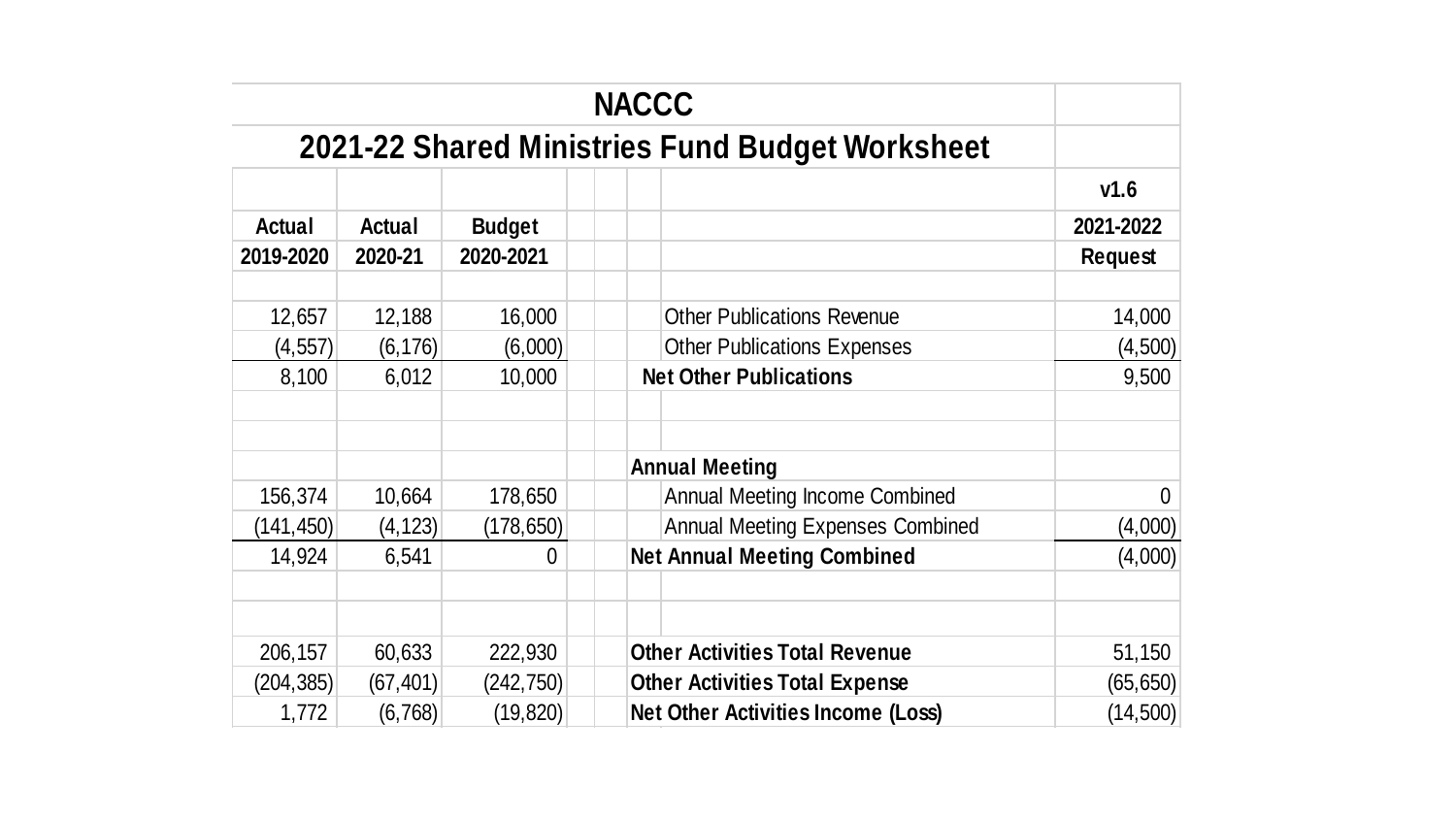|                                 |                                             |                  | <b>NACCC</b> |                |               |               |  |  |  |  |  |
|---------------------------------|---------------------------------------------|------------------|--------------|----------------|---------------|---------------|--|--|--|--|--|
| FY 2021-22 MOMC Proposed Budget |                                             |                  |              |                |               |               |  |  |  |  |  |
| 2021-2022                       |                                             |                  |              | <b>Budget</b>  | <b>Actual</b> | <b>Actual</b> |  |  |  |  |  |
| <b>Request</b>                  |                                             |                  |              | 2020-2021      | 2020-21       | 2019-20       |  |  |  |  |  |
|                                 | <b>MISSIONS INCOME</b>                      |                  |              |                |               |               |  |  |  |  |  |
| 19,000                          | Member Church Inc                           | 1 <sup>1</sup>   |              | 19,000         | 17,214        | 16,571        |  |  |  |  |  |
|                                 | Non Mber Church Inc                         | $\overline{2}$   |              | $\overline{0}$ | 0             | 50            |  |  |  |  |  |
|                                 | <b>Association Inc</b>                      | $\mathbf{3}$     |              | 500            | 0             | 100           |  |  |  |  |  |
| 3,000                           | Individual Inc                              | $\boldsymbol{4}$ |              | 6,400          | 2,900         | 4,677         |  |  |  |  |  |
| 13,000                          | Trust & Bequest Inc                         | $5\phantom{1}$   |              | 18,000         | 18,541        | 17,671        |  |  |  |  |  |
| 2,500                           | Itinerations Income                         | 6                |              | 1,500          | $\mathbf 0$   | 2,968         |  |  |  |  |  |
| 2,700                           | <b>Foundation Drawdown</b>                  | $\overline{7}$   |              | 2,600          | 2,632         | 964           |  |  |  |  |  |
| 40,200                          | <b>Total Mission Support Income</b>         | 8                |              | 48,000         | 41,287        | 43,001        |  |  |  |  |  |
|                                 | <b>MISSIONS PAYMENTS</b>                    |                  |              |                |               |               |  |  |  |  |  |
| 6,300                           | National Missions (line 40)                 | 9 <sup>1</sup>   |              | 5,250          | 4,421         | 5,942         |  |  |  |  |  |
| 25,900                          | International Missions (line 54)            | 10:              |              | 33,750         | 25,463        | 37,700        |  |  |  |  |  |
| 3,000                           | Spec Gifts for Nat/Int'l Missi              | 11               |              | 3,000          | 1,500         | 2,500         |  |  |  |  |  |
| 5,000                           | <b>Itinerations</b>                         | 12 <sup>1</sup>  |              | 4,000          | $\mathbf{0}$  | 314           |  |  |  |  |  |
| 40,200                          | <b>Total Mission Support Expenses</b>       | 13:              |              | 46,000         | 31,384        | 46,456        |  |  |  |  |  |
|                                 |                                             |                  |              |                |               |               |  |  |  |  |  |
|                                 | 14   Net Mission Support (line 8 - line 13) |                  |              | 2,000          | 9,903         | $-3,455$      |  |  |  |  |  |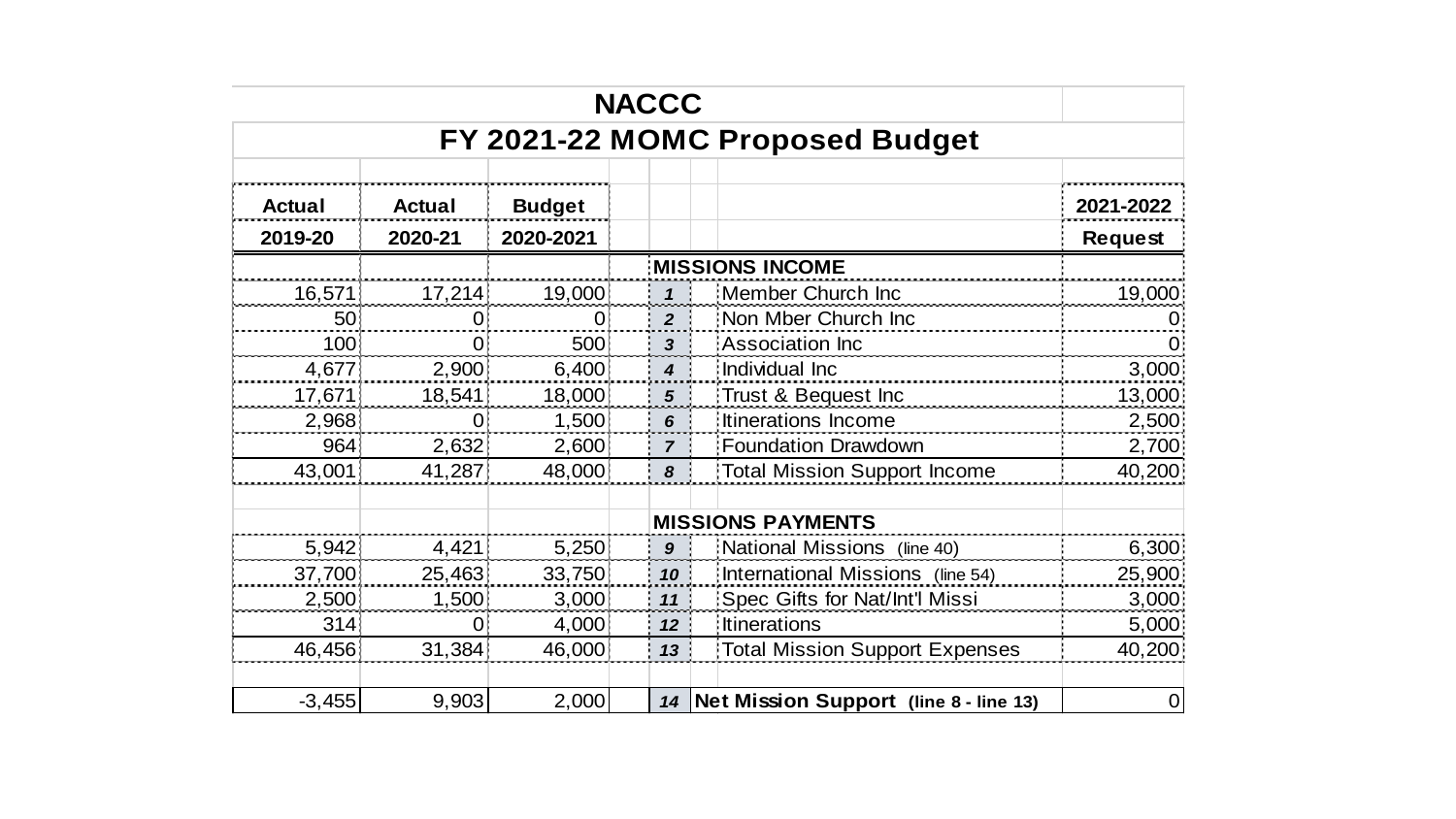|               |                                 |               | <b>NACCC</b> |      |                                         |                |  |  |  |  |
|---------------|---------------------------------|---------------|--------------|------|-----------------------------------------|----------------|--|--|--|--|
|               | FY 2021-22 MOMC Proposed Budget |               |              |      |                                         |                |  |  |  |  |
|               |                                 |               |              |      |                                         |                |  |  |  |  |
| <b>Actual</b> | <b>Actual</b>                   | <b>Budget</b> |              |      |                                         | 2021-2022      |  |  |  |  |
| 2019-20       | 2020-21                         | 2020-2021     |              |      |                                         | <b>Request</b> |  |  |  |  |
|               |                                 |               |              |      | <b>ADMINISTRATIVE INCOME</b>            |                |  |  |  |  |
| 18,672        | 21,924                          | 21,900        | 15           |      | <b>Investment Drawdown</b>              | 17,800         |  |  |  |  |
|               | $\overline{0}$                  |               |              | 16   | Miscellaneous Income                    |                |  |  |  |  |
| 320           | 0                               | 500           |              | $17$ | <b>Supporting Memberships</b>           | 500            |  |  |  |  |
| 18,999        | 21,924                          | 22,400        | 18           |      | <b>Total Administrative Support Inc</b> | 18,300         |  |  |  |  |
|               |                                 |               |              |      | <b>ADMINISTRATIVE EXPENSES</b>          |                |  |  |  |  |
| 995           | 259                             | 1,000         | 19           |      | Admin & Promotion                       | 1,000          |  |  |  |  |
| 298           | 119                             | 250           | 20           |      | Conference Call/Web-ex                  | 100            |  |  |  |  |
| 4,839         | 0                               | 6,000         | 21           |      | <b>Leadership Meetings</b>              | 6,000          |  |  |  |  |
| 111           | $\overline{0}$                  | 400           | 22           |      | <b>Reception at Annual Meeting</b>      | 500            |  |  |  |  |
| 4,245         | 0                               | 3,500         | 23           |      | Missionaries' A M Expenses              | 3,800          |  |  |  |  |
| 2,509         | $\mathbf 0$                     | 4,000         | 24           |      | <b>Staff Travel &amp; Meetings</b>      | 3,300          |  |  |  |  |
| $\Omega$      | 0                               |               |              |      | <b>Other Expenses</b>                   | 200            |  |  |  |  |
| 2,705         | 849                             | 2,900         | 25           |      | <b>Investment Fees</b>                  | 1,500          |  |  |  |  |
| 15,702        | 1,227                           | 18,050        | 26           |      | <b>Total Administrative Expenses</b>    | 16,400         |  |  |  |  |
| 3,297         | 20,697                          | 4,350         |              | 27   | Net Administrative (line 18 - line 28)  | 1,900          |  |  |  |  |
| 62,000        | 63,211                          | 70,400        |              | 28   | Total Income (line $8 +$ line 18)       | 58,500         |  |  |  |  |
| 62,158        | 32,611                          | 64,050        |              | 29   | Total Expenses (line 13 + line 26)      | 56,600         |  |  |  |  |
| $-158$        | 30,600                          | 6,350         |              | 30   | Net Income (line28 - line 29)           | 1,900          |  |  |  |  |
| 6,823         | $-4,701$                        | $\mathbf 0$   |              |      | <b>Transfers</b>                        | 0              |  |  |  |  |
| 44,823        | 51,488                          | 51,488        | 31           |      | <b>Beginning Balance</b>                | 77,387         |  |  |  |  |
| 51,488        | 77,387                          | 57,838        |              | 32   | <b>Ending Balance (line 30 + 31)</b>    | 79,287         |  |  |  |  |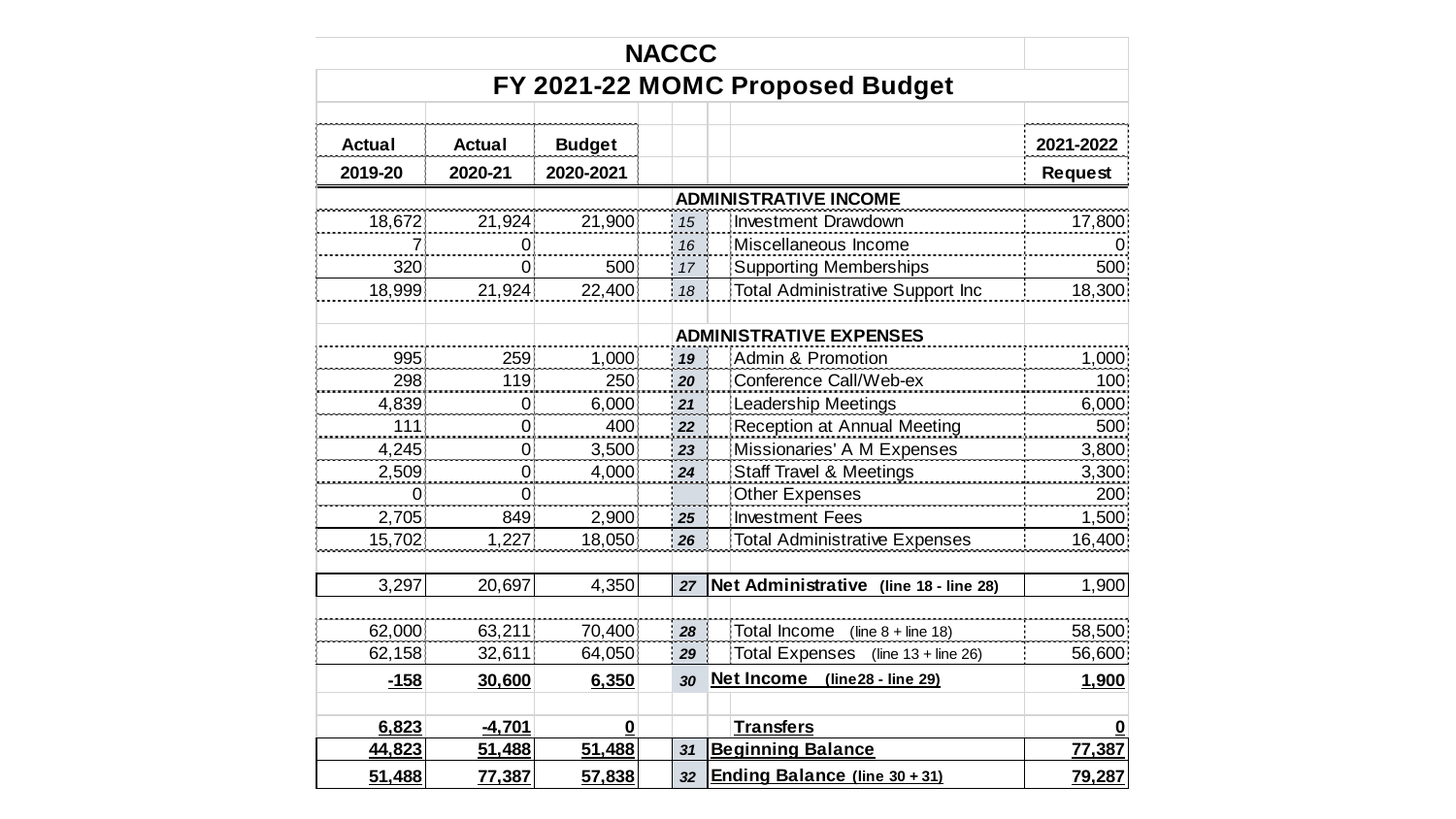| <b>NACCC</b>                                |          |                |               |                                               |               |  |  |  |  |  |
|---------------------------------------------|----------|----------------|---------------|-----------------------------------------------|---------------|--|--|--|--|--|
| 2021-2022 Vitality Ministry Proposed Budget |          |                |               |                                               |               |  |  |  |  |  |
|                                             |          |                |               |                                               |               |  |  |  |  |  |
|                                             |          |                |               |                                               |               |  |  |  |  |  |
| <b>Actual</b>                               | Actual   | 2020-21        |               |                                               | 2021-22       |  |  |  |  |  |
| 2019-20                                     | 2020-21  | <b>Budget</b>  |               |                                               | <b>Budget</b> |  |  |  |  |  |
|                                             |          |                | <b>Income</b> |                                               |               |  |  |  |  |  |
| 5,284                                       | 4,520    | 6,000          |               | 1 Member Church Inc                           | 5,250         |  |  |  |  |  |
| 10,000                                      |          | 0              |               | 2 Non Mber Church Inc                         |               |  |  |  |  |  |
| 200                                         | 200      | 200            |               | 3 Association Inc                             | 200           |  |  |  |  |  |
| 1,678                                       | 1,000    | 1,200          |               | 4 Individual Inc                              | 1,200         |  |  |  |  |  |
| 12,783                                      | 13,558   | 13,500         |               | 5 Trust & Bequest Inc                         | 9,400         |  |  |  |  |  |
| 38,628                                      | 42,912   | 42,900         |               | 6 Investment Drawdown (Foundation)            | 34,900        |  |  |  |  |  |
| 4,080                                       | 4,476    | 4,500          |               | 7 Winthrop Drawdown (formerly DFM, Foundaion) | 4,600         |  |  |  |  |  |
| n/a                                         | n/a      | n/a            |               | Investment Drawdown (VMC Reserves)            | 14,700        |  |  |  |  |  |
| $\overline{0}$                              | 6,000    | $\overline{0}$ |               | 8 Student Support                             |               |  |  |  |  |  |
|                                             | $\Omega$ | $\overline{0}$ |               | Lay Ministry Program Income                   | 0             |  |  |  |  |  |
| 2,400                                       | 1,750    | 1,200          |               | 9 Miscellaneous Income/ Admin Fee             | 1,200         |  |  |  |  |  |
| 75,053                                      | 74,416   | 69,500         |               | <b>Total Temp. Restricted Income</b>          | 71,450        |  |  |  |  |  |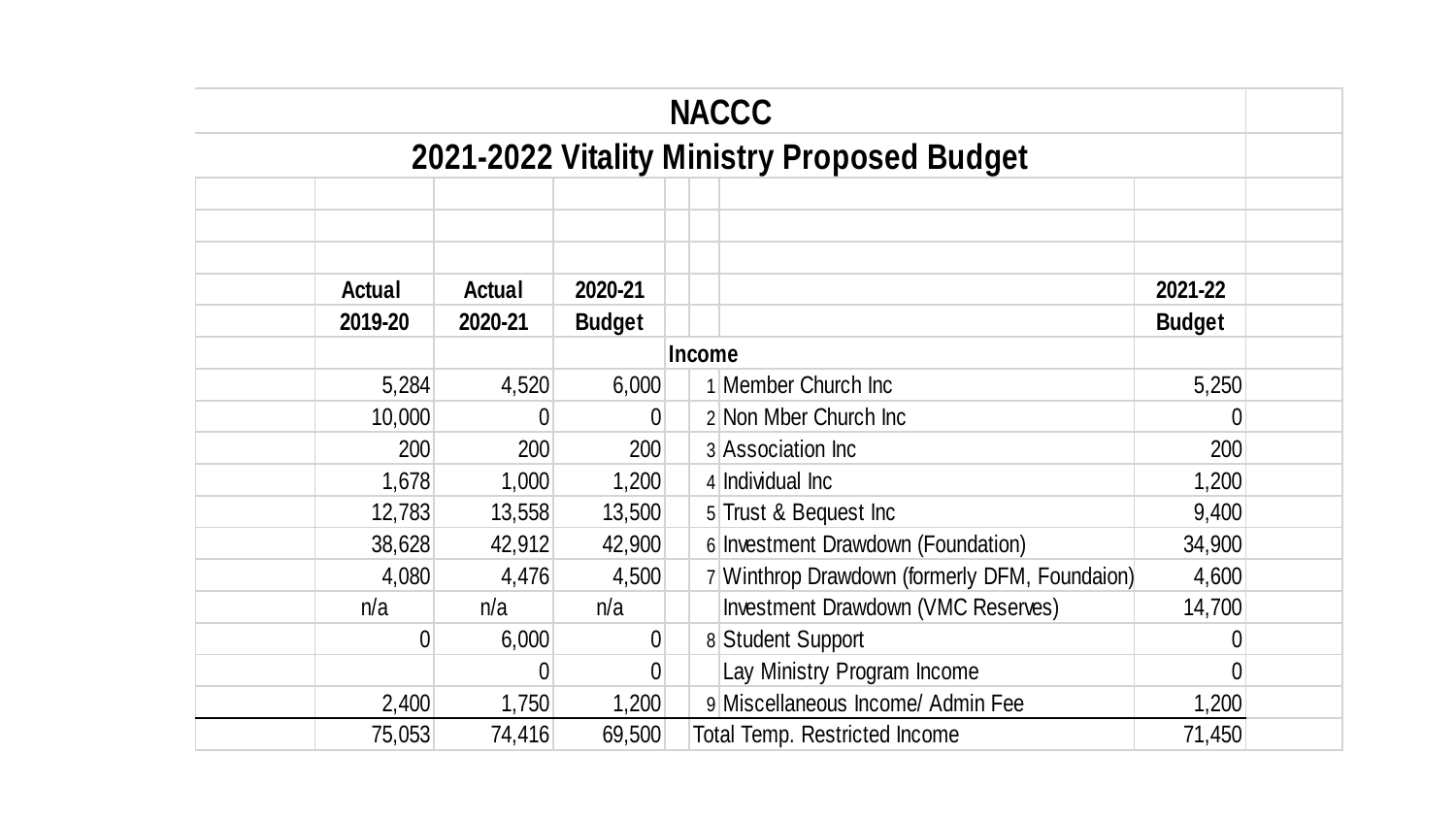| <b>Actual</b> | <b>Actual</b>   | 2020-21       |                 |                                    | 2021-22       |
|---------------|-----------------|---------------|-----------------|------------------------------------|---------------|
| 2019-20       | 2020-21         | <b>Budget</b> |                 |                                    | <b>Budget</b> |
|               |                 |               | <b>Expenses</b> |                                    |               |
| 6,000         | $\mathbf 0$     | 12,000        |                 | 10 Grants                          | 12,000        |
|               | 77<br>41        | 500           |                 | 11 Student Recruiting              | 500           |
| 6,867         | 0               | $\Omega$      |                 | 12 Boston Seminar                  | $\Omega$      |
|               | 169<br>$\Omega$ | 5,000         |                 | 13 Lay Minister's Training         | 4,000         |
| 6,335         | 450             | $\Omega$      |                 | 14 Convocation Net Expenses        | 6,350         |
|               | o<br>$\Omega$   | $\Omega$      |                 | <b>England Seminar</b>             | $\Omega$      |
| 2,768         | O               | 3,000         |                 | 15 Grads & Spouses Ann Mtg         | $\Omega$      |
| 2,122         | O               | 400           |                 | 16 Annual Meeting Program          | 2,000         |
| 1,724         | 0               | 5,000         |                 | 17 Dean's Travel                   | 5,000         |
|               | 0<br>0          | $\Omega$      |                 | Lay Ministry Training Program      | 10,000        |
|               | 0<br>0          | 7,500         |                 | 18 Convocation Speakers            | 7,500         |
| 25,893        | 660             | 33,400        |                 | <b>Total Academic Expenses</b>     | 47,350        |
|               |                 |               |                 |                                    |               |
|               |                 |               |                 | Non-Academic Expenses              |               |
| 181           | 327             | 300           |                 | 19 Promotion                       | 300           |
| 4,288         | $\mathbf{O}$    | 6,000         |                 | 20 Council Meetings                | 6,000         |
| 354           | 132             | 400           |                 | 21 Phone & Video Conferencing      | 400           |
| 4,965         | 481             | 5,000         |                 | 22 Investment Expense              | 1,000         |
| 14, 118       | 14,926          | 14,500        |                 | $23$ Other                         | 14,900        |
| 23,906        | 15,866          | 26,200        |                 | <b>Total Non-Academic Expenses</b> | 22,600        |
|               |                 |               |                 |                                    |               |
| 49,799        | 16,526          |               |                 | 59,600 Total Expenses              | 69,950        |
|               |                 |               |                 |                                    |               |
| 25,254        | 57,890          |               |                 | 9,900 Net Income                   | 1,500         |
|               |                 |               |                 |                                    |               |
| 317,021       | 322,275         |               |                 | 322,275 Beginning Balance          | 347,938       |
| $-20,000$     | $-32,227$       |               | 0 Transfers     |                                    | 0             |
| 322,275       | 347,938         |               |                 | 332,175 Ending Balance             | 349,438       |
|               |                 |               |                 |                                    |               |
|               |                 |               |                 |                                    |               |
|               |                 |               |                 |                                    |               |
|               |                 |               |                 |                                    |               |
|               |                 |               |                 |                                    |               |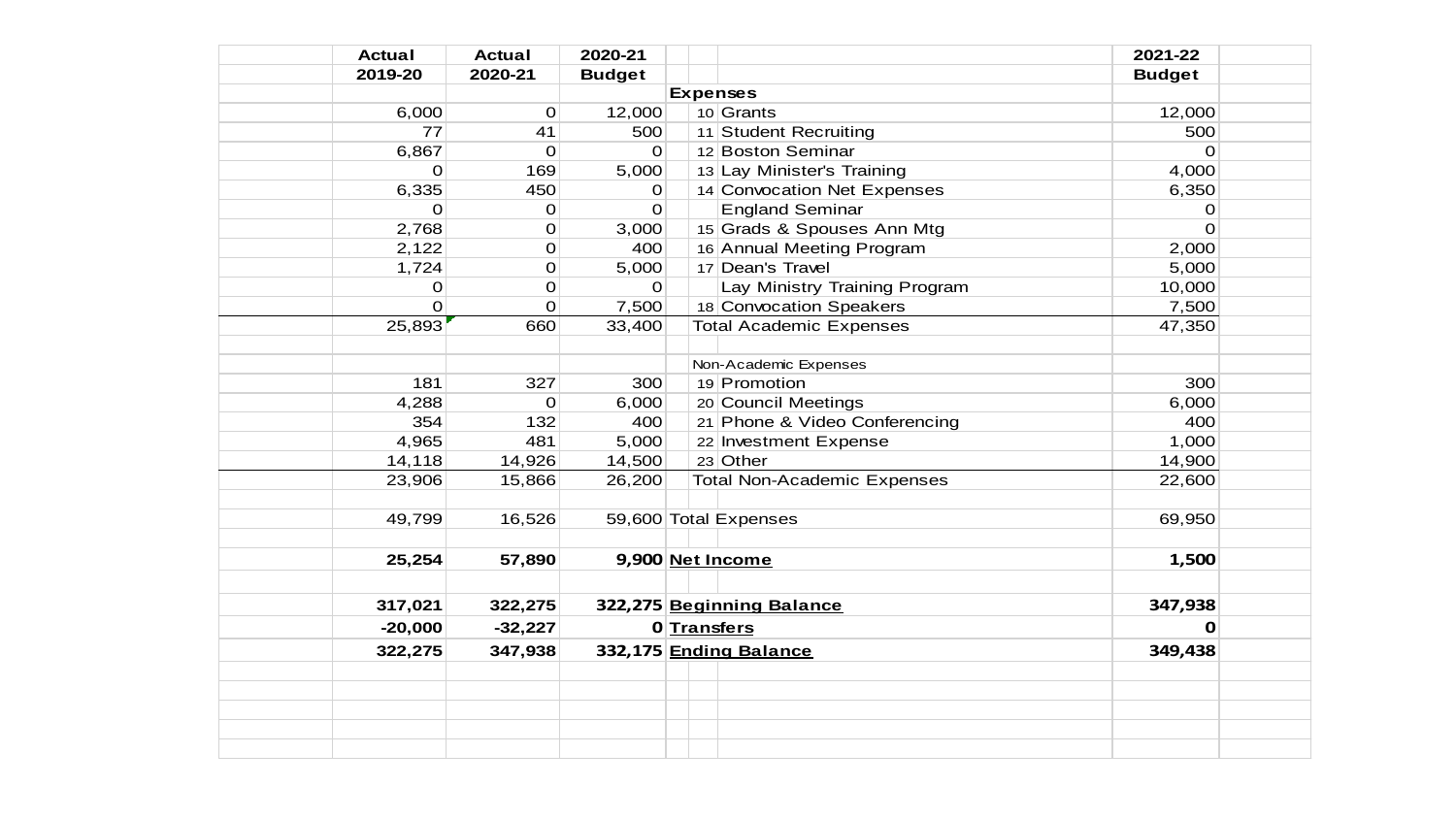| <b>NACCC</b>                             |                |               |           |  |  |                                       |                                                                 |  |  |  |
|------------------------------------------|----------------|---------------|-----------|--|--|---------------------------------------|-----------------------------------------------------------------|--|--|--|
| 2021-2022 Growth Council Proposed Budget |                |               |           |  |  |                                       |                                                                 |  |  |  |
| <b>Actuals</b>                           | <b>Actual</b>  | <b>Budget</b> |           |  |  |                                       | 2021-2022                                                       |  |  |  |
|                                          |                |               |           |  |  |                                       | Proposed                                                        |  |  |  |
|                                          |                |               |           |  |  |                                       |                                                                 |  |  |  |
| 3,532                                    | 2,180          | 2,000         |           |  |  | Member Church Inc.                    | 1,500                                                           |  |  |  |
| 0                                        | $\overline{0}$ | $\Omega$      |           |  |  | Non Mber Church Inc.                  | $\overline{0}$                                                  |  |  |  |
| $\Omega$                                 | $\Omega$       | $\Omega$      |           |  |  | Association Inc.                      | $\overline{0}$                                                  |  |  |  |
| $\Omega$                                 | 50             | $\Omega$      |           |  |  | Individual Inc.                       | $\overline{0}$                                                  |  |  |  |
| 12,783                                   | 13,558         | 13,500        |           |  |  | Trust & Bequest Inc.                  | 9,400                                                           |  |  |  |
| 18,384                                   | 21,480         | 21,500        |           |  |  | <b>Investment Drawdown</b>            | 10,100                                                          |  |  |  |
| 19,500                                   | 18,150         | 18,200        |           |  |  | <b>Foundation Investment Drawdown</b> | 32,100                                                          |  |  |  |
| 0                                        | 0              | $\Omega$      |           |  |  | Miscellaneous Income                  | $\overline{0}$                                                  |  |  |  |
| 54,199                                   | 55,418         | 55,200        |           |  |  |                                       | 53,100                                                          |  |  |  |
|                                          | 2019-2020      | 2020-2021     | 2020-2021 |  |  |                                       | Temp. Restricted Income<br><b>Total Temp. Restricted Income</b> |  |  |  |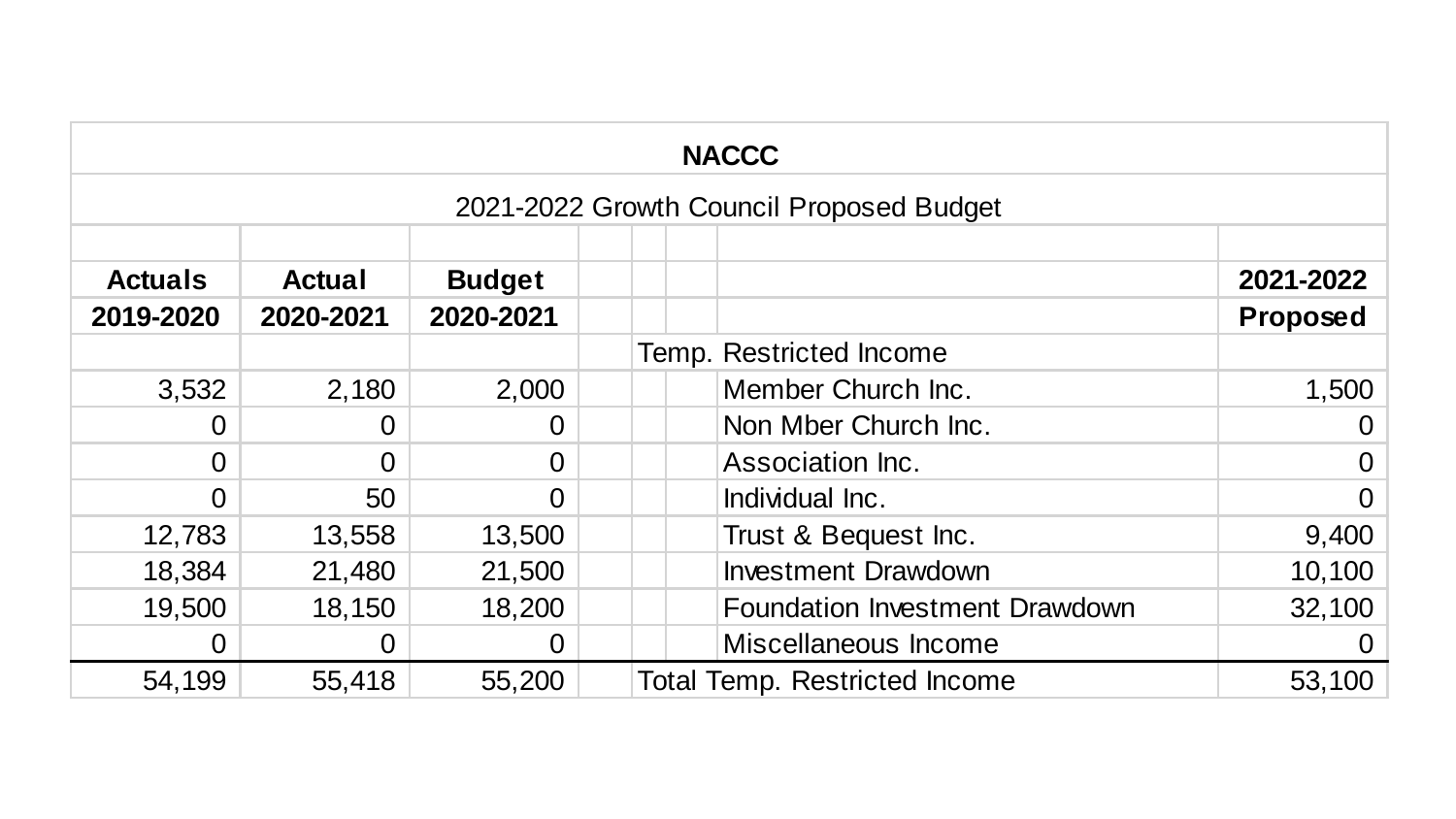| <b>NACCC</b>            |                  |                  |                                                |                          |  |  |  |  |
|-------------------------|------------------|------------------|------------------------------------------------|--------------------------|--|--|--|--|
|                         |                  |                  | 2021-2022 Growth Council Proposed Budget       |                          |  |  |  |  |
| <b>Actuals</b>          | <b>Actual</b>    | <b>Budget</b>    |                                                | 2021-2022                |  |  |  |  |
| 2019-2020               | 2020-2021        | 2020-2021        |                                                | Proposed                 |  |  |  |  |
|                         |                  |                  | Project & Leadership Expenses                  |                          |  |  |  |  |
| $\mathbf 0$             | 0                | 20,000           | <b>New Project Expenses</b>                    | 20,000                   |  |  |  |  |
| $\overline{0}$          | $\boldsymbol{0}$ | 10,000           | <b>Revitalization Expenses</b>                 | 8,000                    |  |  |  |  |
| $\overline{0}$          | $\mathbf 0$      | 1,000            | Leadership Development                         | 1,000                    |  |  |  |  |
| $\mathbf 0$             | $\mathbf 0$      | 5,000            | <b>Special Projects</b>                        | 15,000                   |  |  |  |  |
| $\overline{0}$          | $\overline{0}$   | 800              | <b>Annual Meeting Expenses</b>                 | 500                      |  |  |  |  |
| 1,000                   | $\mathbf 0$      | 1,500            | Merkel Simpson Scholarship Exp                 | 1,500                    |  |  |  |  |
| 3,993                   | 13               | 7,000            | Youth Conf. Team Planning                      | 1,200                    |  |  |  |  |
| 4,993                   | 13               | 45,300           | <b>Total Project &amp; Leadership Expenses</b> | 47,200                   |  |  |  |  |
|                         |                  |                  |                                                |                          |  |  |  |  |
|                         |                  |                  | <b>Administrative Expenses</b>                 |                          |  |  |  |  |
| 572                     | $\mathbf 0$      | 1,200            | Promotion                                      | 1,200                    |  |  |  |  |
| 4,402                   | $\mathbf 0$      | 7,500            | <b>Council Member Meetings</b>                 | 2,500                    |  |  |  |  |
| $\overline{0}$          | $\mathbf 0$      | $\overline{0}$   | <b>Staff Travel &amp; Meetings</b>             | $\overline{0}$           |  |  |  |  |
| 61                      | 11               | 300              | Phone and Video Conferencing                   | 200                      |  |  |  |  |
| 2,477                   | 331              | 2,600            | <b>Investment Fees</b>                         | 2,000                    |  |  |  |  |
| 0                       | $\mathbf 0$      | $\overline{0}$   | <b>Other Expenses</b>                          | 0                        |  |  |  |  |
| 7,512                   | 342              | 11,600           | <b>Total Administrative Expenses</b>           | 5,900                    |  |  |  |  |
|                         |                  |                  |                                                |                          |  |  |  |  |
| 12,505                  | 355              | 56,900           | <b>Total Expenses</b>                          | 53,100                   |  |  |  |  |
|                         |                  |                  |                                                |                          |  |  |  |  |
| 41,694                  | 55,063           | (1,700)          | <b>Net Income</b>                              | $\underline{\mathbf{0}}$ |  |  |  |  |
| $\overline{\mathbf{0}}$ | (28, 470)        | $\boldsymbol{0}$ | <b>Transfers</b>                               | $\overline{\mathbf{0}}$  |  |  |  |  |
| 243,002                 | 284,696          | 284,696          | <b>Beginning Balance</b>                       | 311,289                  |  |  |  |  |
| 284,696                 | 311,289          | 282,996          | <b>Ending Balance</b>                          | 311,289                  |  |  |  |  |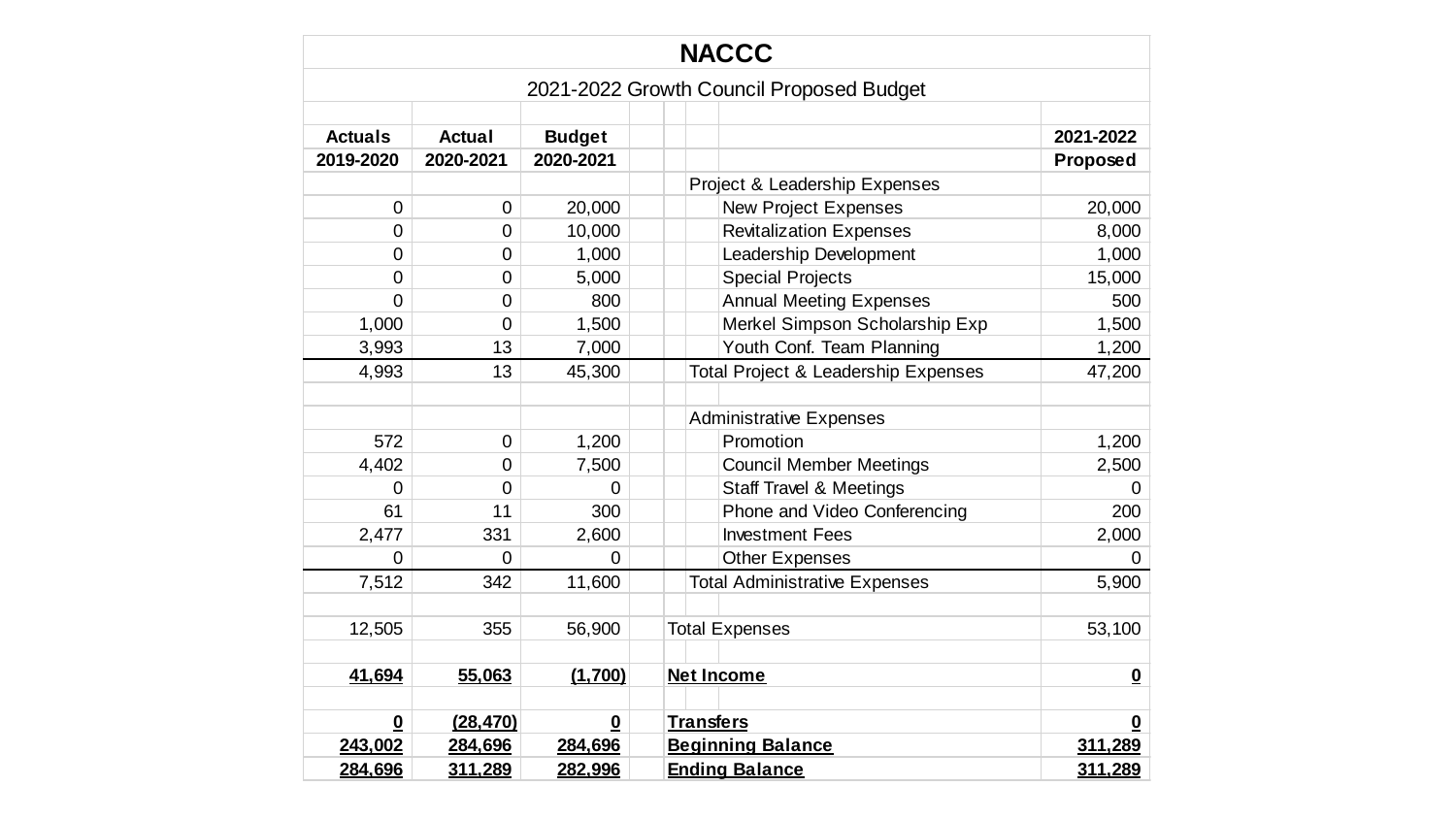|               |                |               | <b>NACCC</b>                                                |                |
|---------------|----------------|---------------|-------------------------------------------------------------|----------------|
|               |                |               | 2021-2022 Fund for Shared Ministries (CCL) Budget Worksheet |                |
| <b>Actual</b> | <b>Actual</b>  | <b>Budget</b> |                                                             | 2021-22        |
| 2019-20       | 2020-21        | 2020-2021     |                                                             | <b>Request</b> |
|               |                |               |                                                             |                |
|               |                |               | Center for Congregational Leadership                        |                |
|               |                |               | <b>CCL Revenues</b>                                         |                |
| 450           | 150            | 300           | <b>Lay Ministries Fees</b>                                  | 10,000         |
| 6,879         | $\Omega$       | 8,000         | <b>Ministers Convocation Fees</b>                           | 8,000          |
| 5,125         | $\overline{O}$ | 5,500         | <b>Boston Seminar Fees</b>                                  | $\overline{0}$ |
| 0             | $\Omega$       | $\Omega$      | <b>Congregational Symposium Fees</b>                        | 1,000          |
| 1,000         | $\overline{0}$ | $\Omega$      | <b>Other Seminar Fees</b>                                   | $\overline{0}$ |
| 6,100         | 1,095          | 2,000         | <b>Contributions</b>                                        | 2,000          |
| 26,298        | 24,348         | 24,350        | <b>Foundation Drawdown</b>                                  | 25,050         |
| 45,852        | 25,593         | 40,150        | <b>Total CCL Revenues</b>                                   | 46,050         |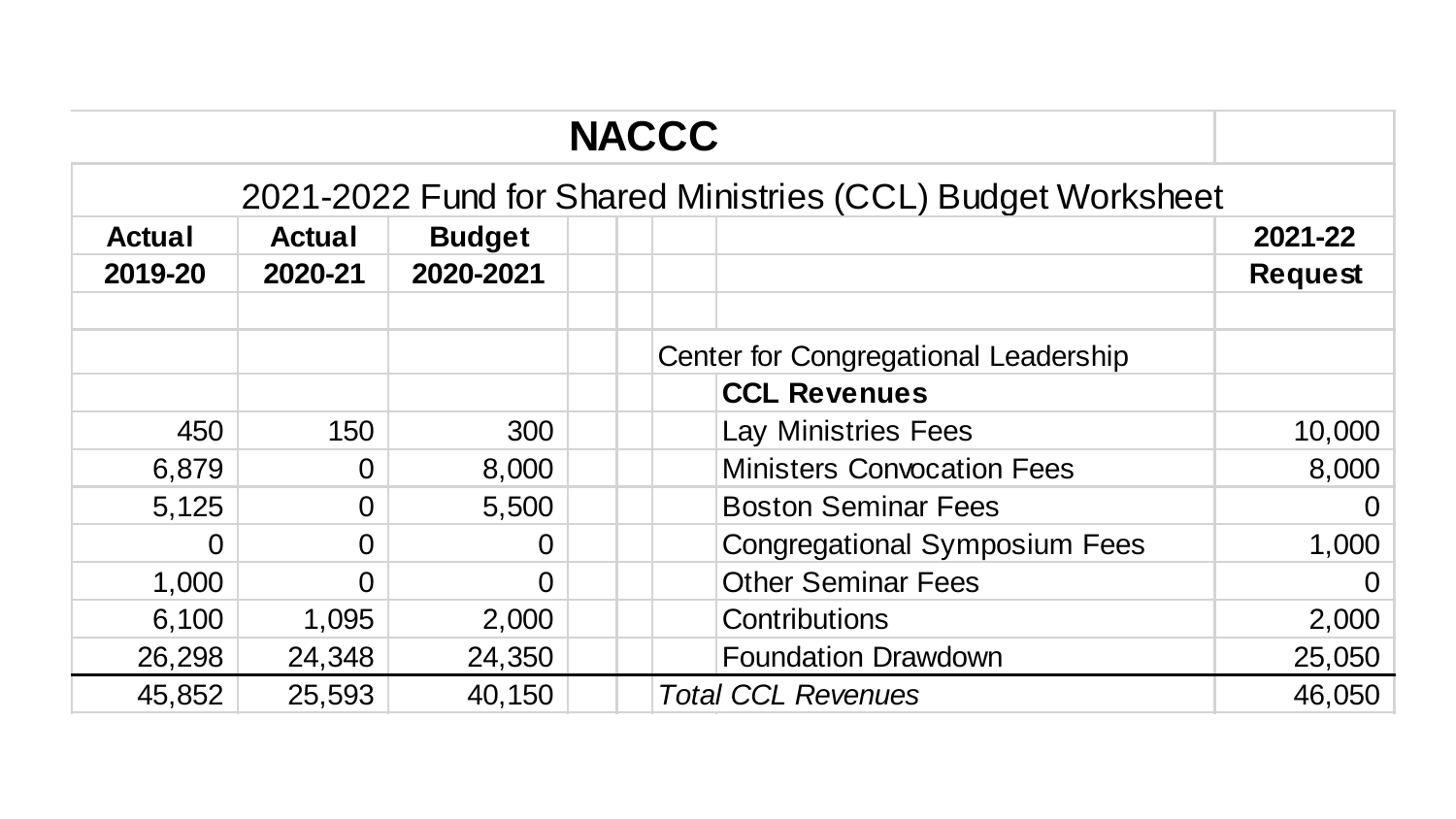| <b>NACCC</b>                                                |                |                |                                      |                                       |                |
|-------------------------------------------------------------|----------------|----------------|--------------------------------------|---------------------------------------|----------------|
| 2021-2022 Fund for Shared Ministries (CCL) Budget Worksheet |                |                |                                      |                                       |                |
| <b>Actual</b>                                               | <b>Actual</b>  | <b>Budget</b>  |                                      |                                       | 2021-22        |
| 2019-20                                                     | 2020-21        | 2020-2021      |                                      |                                       | <b>Request</b> |
|                                                             |                |                |                                      |                                       |                |
|                                                             |                |                | Center for Congregational Leadership |                                       |                |
|                                                             |                |                |                                      | <b>CCL Expenses</b>                   |                |
| 7,112                                                       | $\overline{0}$ | 9,000          |                                      | <b>Ministers Convocation Expenses</b> | 10,000         |
| 3,592                                                       | $\Omega$       | 5,000          |                                      | <b>Dean's and Coordinator Travel</b>  | 5,000          |
| 361                                                         | $\overline{0}$ | 1,000          |                                      | <b>Other Seminar Expenses</b>         | 5,000          |
| 1,800                                                       | 858            | 3,000          |                                      | <b>Supporting Technology</b>          | 2,500          |
| 300                                                         | $\overline{0}$ | 3,000          |                                      | <b>Continuing Education</b>           | 1,000          |
| 7,471                                                       | 4,200          | 8,000          |                                      | <b>Advisor Support &amp; Training</b> | 7,500          |
| 20                                                          | $\overline{0}$ | 2,000          |                                      | Miscellaneous Expense                 | 10,000         |
| 580                                                         | $\overline{0}$ | 7,000          |                                      | <b>Seminar Scholarships</b>           | $\Omega$       |
| $\overline{0}$                                              | $\overline{0}$ | 1,000          |                                      | <b>Consulting Expenses</b>            | 3,000          |
| $\overline{0}$                                              | $\Omega$       | $\overline{0}$ |                                      | <b>Faculty Stipends</b>               | 1,000          |
| 21,236                                                      | 5,058          | 39,000         |                                      | <b>Total CCL Expenses</b>             | 45,000         |
| 24,616                                                      | 20,535         | 1,150          |                                      | <b>Net CCL</b>                        | 1,050          |
|                                                             |                |                |                                      |                                       |                |
|                                                             | (20, 215)      | $\mathbf 0$    |                                      | <b>CCL Transfers</b>                  |                |
| 177,535                                                     | 202,151        | 202,151        |                                      | <b>CCL Carryover Funds</b>            | 202,471        |
| 202,151                                                     | 202,471        | 203,301        |                                      | <b>Net Adjusted CCL</b>               | 203,521        |